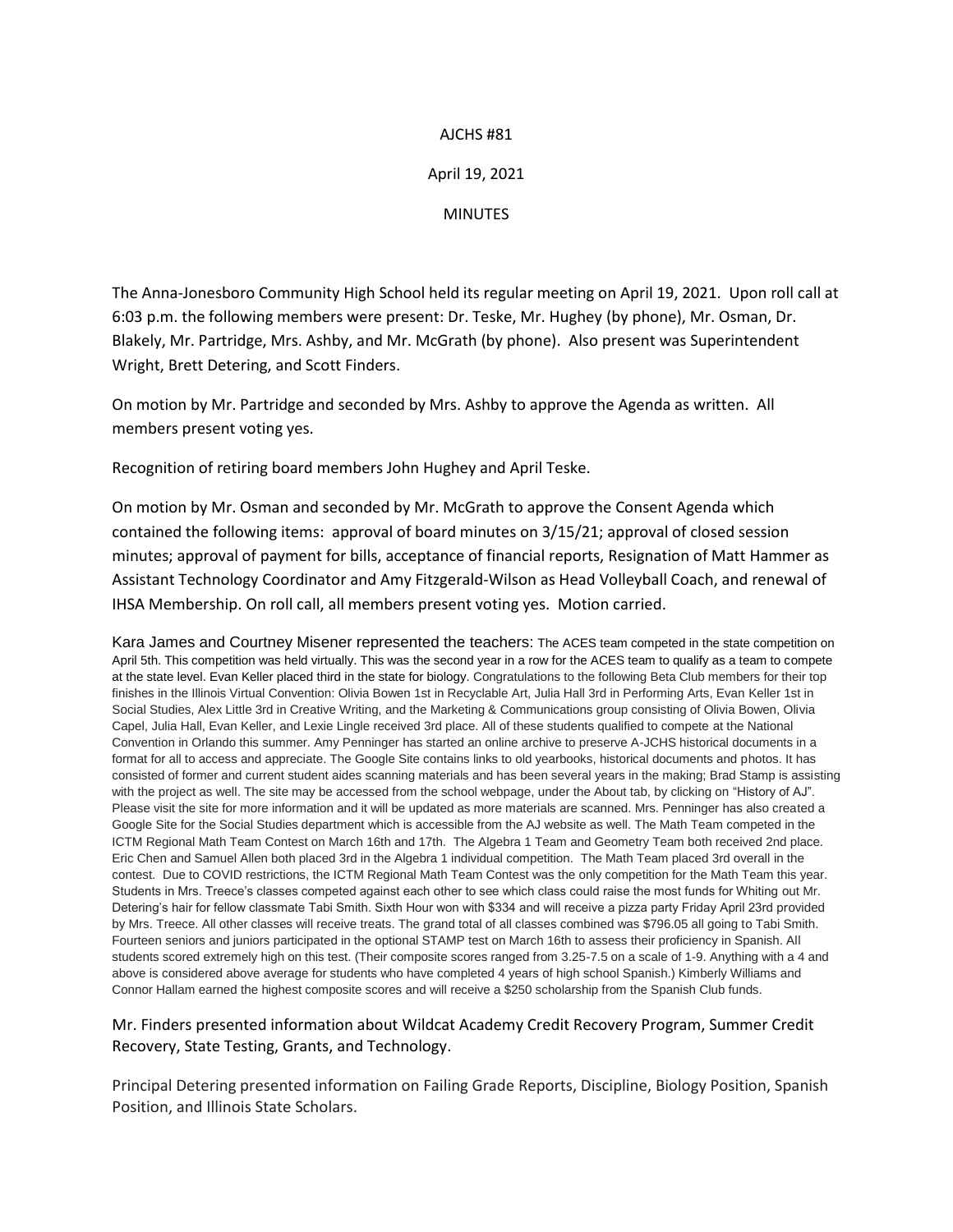Superintendent Wright presented his administrative report; he reported on the District Vision Team Meeting, Graduation, ESSER II grant, and the possibility of helping Jonesboro Grade School financially with outside restrooms by the ball fields.

On motion by Dr. Blakely and seconded by Mr. Osman for the Board to enter into closed session at 6:51 p.m. for the following reasons (1) The appointment, employment, compensation, discipline, performance, or dismissal of specific employee of the public body or legal counsel for the public body, including hearing testimony on a complaint lodged against an employee of the body or against legal counsel for the public to determine its validity. 5ILCS 120/2(c)(1) On roll call, all members present voting yes. Motion carried.

On motion by Mr. Partridge and seconded by Mr. Osman to return to regular session at 7:22 p.m. On roll call, all members present voting yes. Motion carried.

On motion by Dr. Teske and seconded by Mr. Osman to approve the 2021-2022School Year Calendar. All members present voting yes. Motion carried.

On motion by Mr. McGrath and seconded by Mrs. Ashby to renew the girls soccer and golf coop agreement with Cobden for the 2021-2022 school years. All members present voting yes. Motion carried.

On motion by Dr. Teske and seconded by Mr. Partridge to approve and accept the bid of Kehrer Brothers West Roofing for the "Union Hall Gym Roof Replacement – Roof Area H" project. On roll call, all members present voting yes. Motion carried.

On motion by Mrs. Ashby and seconded by Mr. McGrath to approve hiring Emily Richbourg as the Biology Teacher. On roll call, all members present voting yes. Motion carried.

On motion by Mr. Osman and seconded by Mr. McGrath to approve hiring Jake Parr as assistant coach and Ben Godinez as volunteer coach for girls soccer. On roll call, all members present voting yes. Motion carried.

President Teske called for a Special Meeting to be held on 4/29/21 at 6:00 p.m. in order to seat new board members and elect board officers.

On motion by Mr. Partridge and seconded by Mr. Osman to adjourn the Regular Meeting at 7:52pm. All members present voting yes. Motion carried.

The next regularly scheduled Meeting is Monday, May 17, 2021 at 6:00 p.m. in the High School Library.

\_\_\_\_\_\_\_\_\_\_\_\_\_\_\_\_\_\_\_\_\_\_\_\_\_\_\_\_\_\_\_\_ \_\_\_\_\_\_\_\_\_\_\_\_\_\_\_\_\_\_\_\_\_\_\_\_\_\_\_\_\_\_\_\_\_\_

President **Secretary**